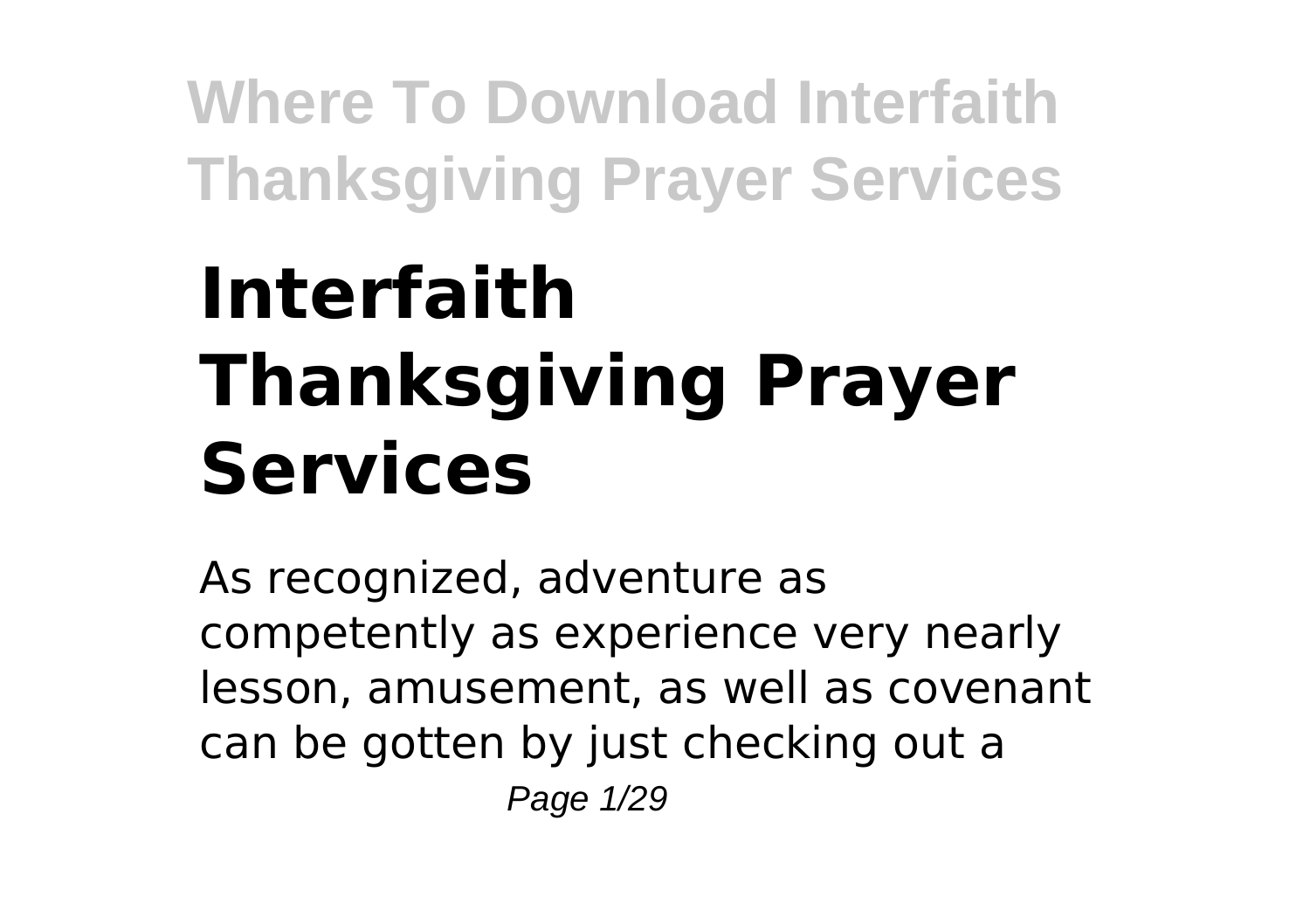books **interfaith thanksgiving prayer services** in addition to it is not directly done, you could understand even more with reference to this life, almost the world.

We meet the expense of you this proper as skillfully as simple way to acquire those all. We offer interfaith

Page 2/29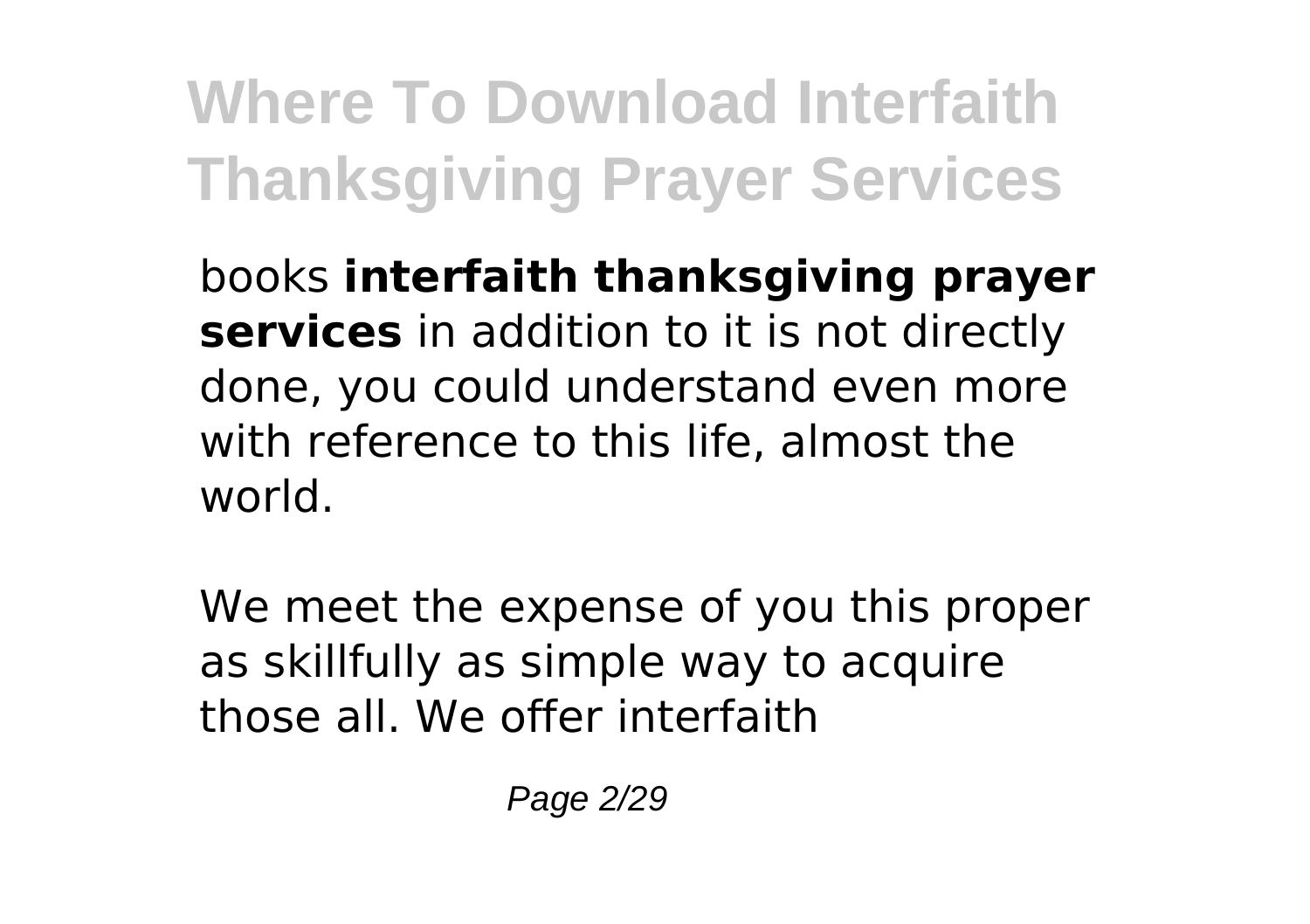thanksgiving prayer services and numerous books collections from fictions to scientific research in any way. in the middle of them is this interfaith thanksgiving prayer services that can be your partner.

You'll be able to download the books at Project Gutenberg as MOBI, EPUB, or

Page 3/29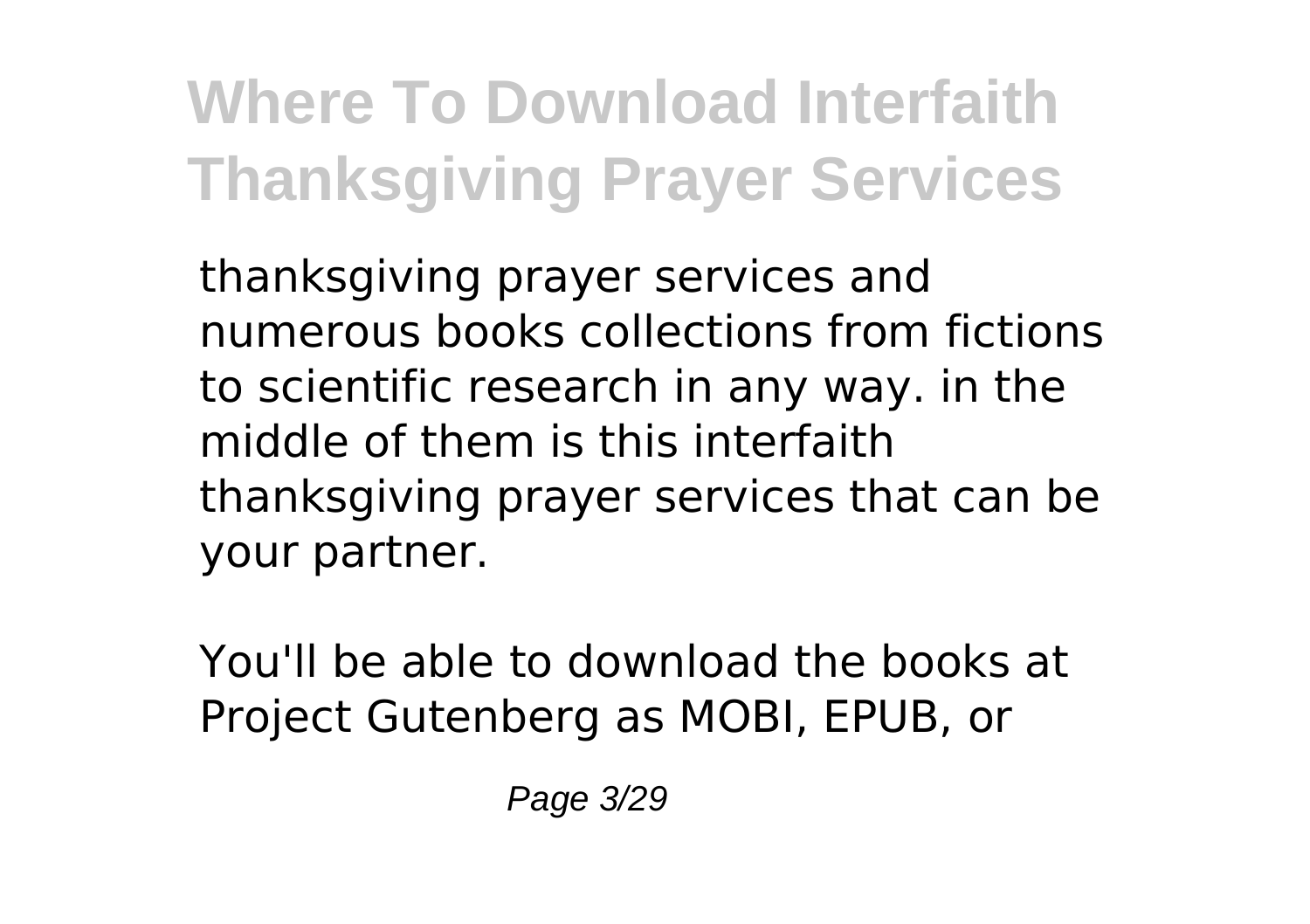PDF files for your Kindle.

### **Interfaith Thanksgiving Prayer Services**

An Interfaith Prayer for A World Religions Service for Charleston and Orlando; Contact Interfaith Services of the Lowcountry Peter Edward Lanzillotta Ph.D. 770 Ponderosa Drive Charleston,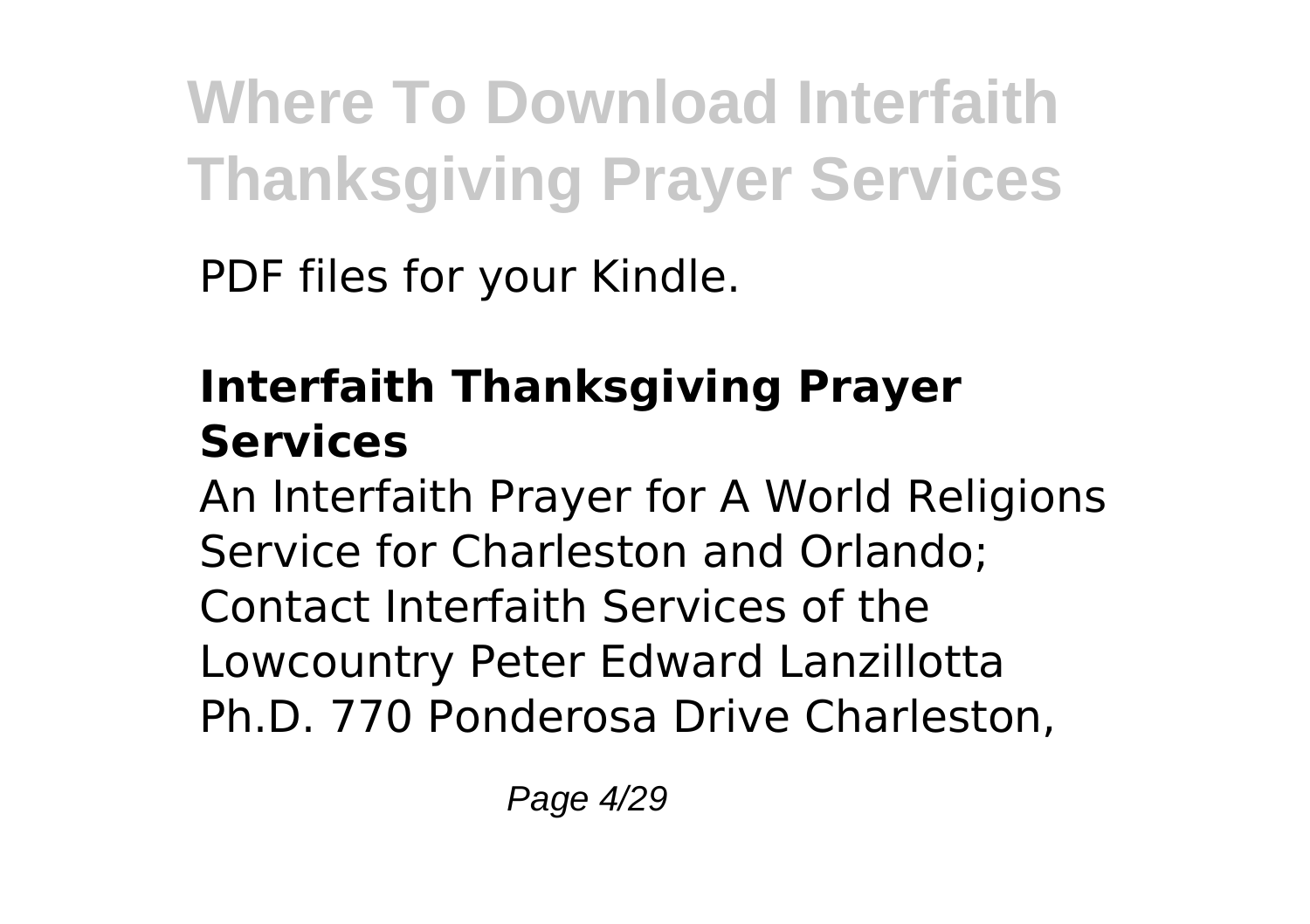SC 29414 843-573-0310 Revpel@comcast.net

#### **Interfaith Services of The Low Country/Charleston ...**

Thanksgiving is a holiday that almost all Americans observe and many wish to make religious connections to this celebration. Through inter-faith prayer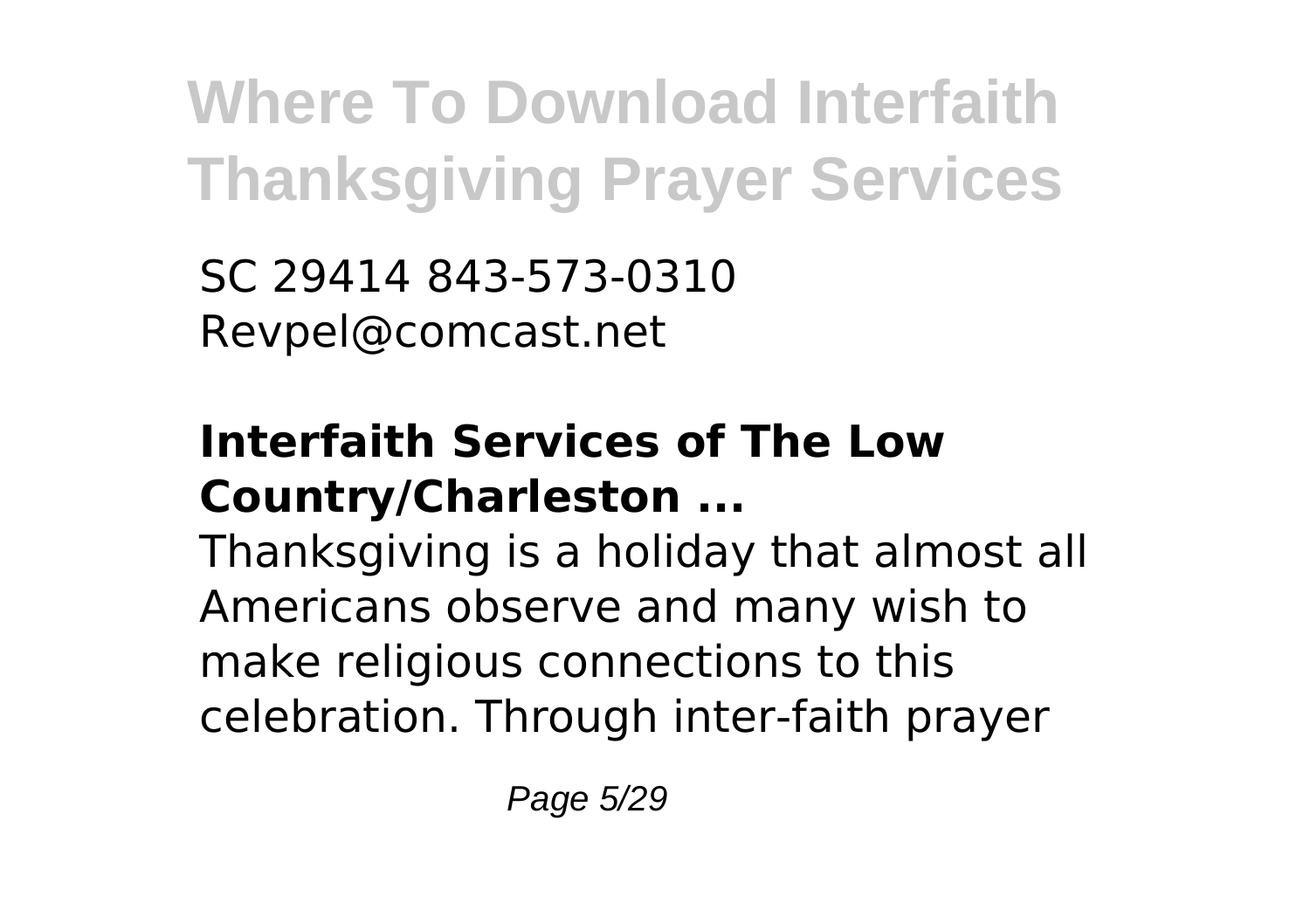services, text study, or dialogue, the Jewish community can reach out to the Muslim, Christian and other faith communities to create a day of religious tolerance and celebration.

#### **Thanksgiving and Interfaith Relations | Religious Action ...** Initiate dialogue with interfaith partners

Page 6/29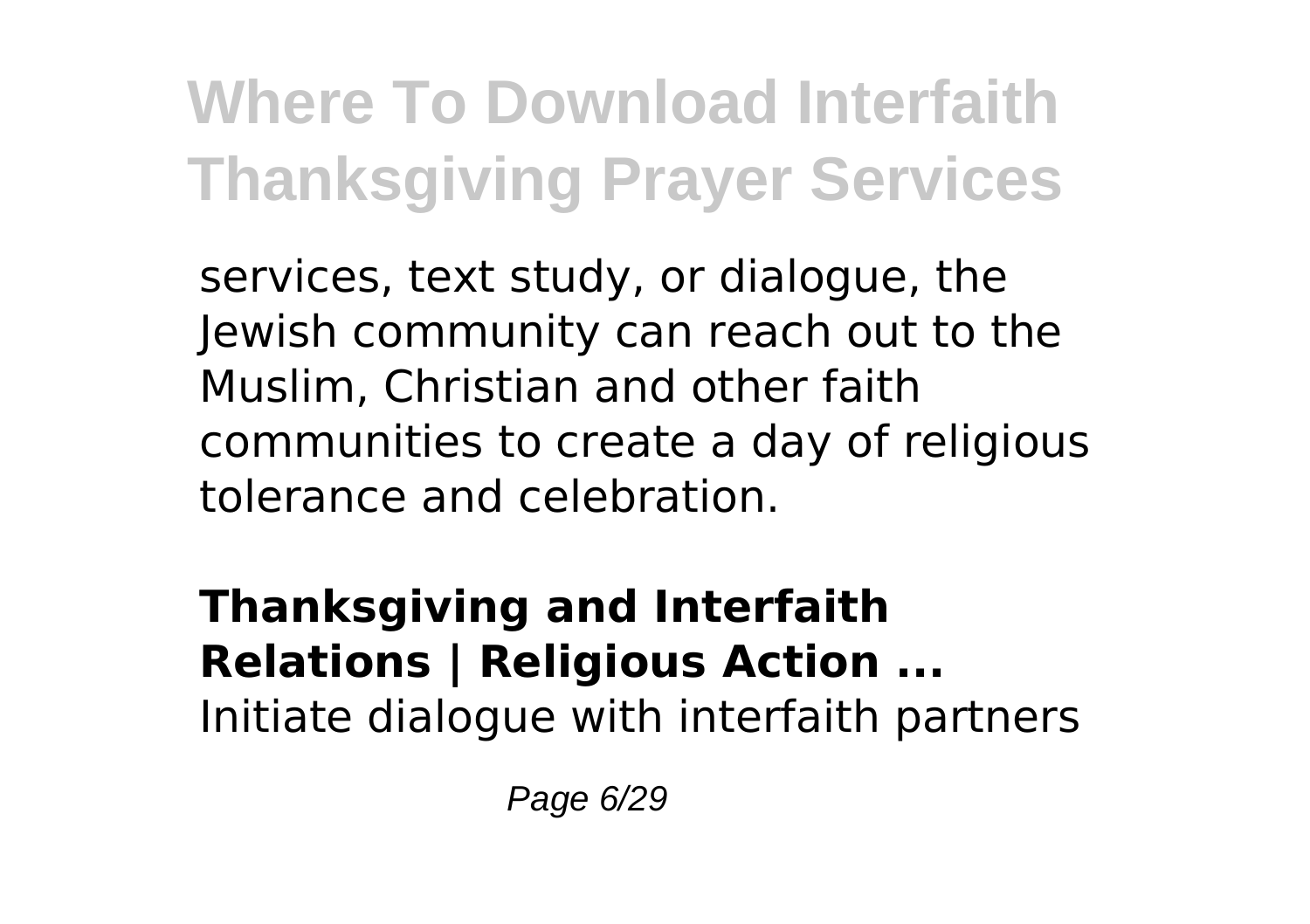to determine their interest in a shared Thanksgiving service (note the original sharing of food commemorated in our national image of thanksgiving was an interfaith experience). Avoid the problems of planning something and then inviting one or more other faith communities to participate.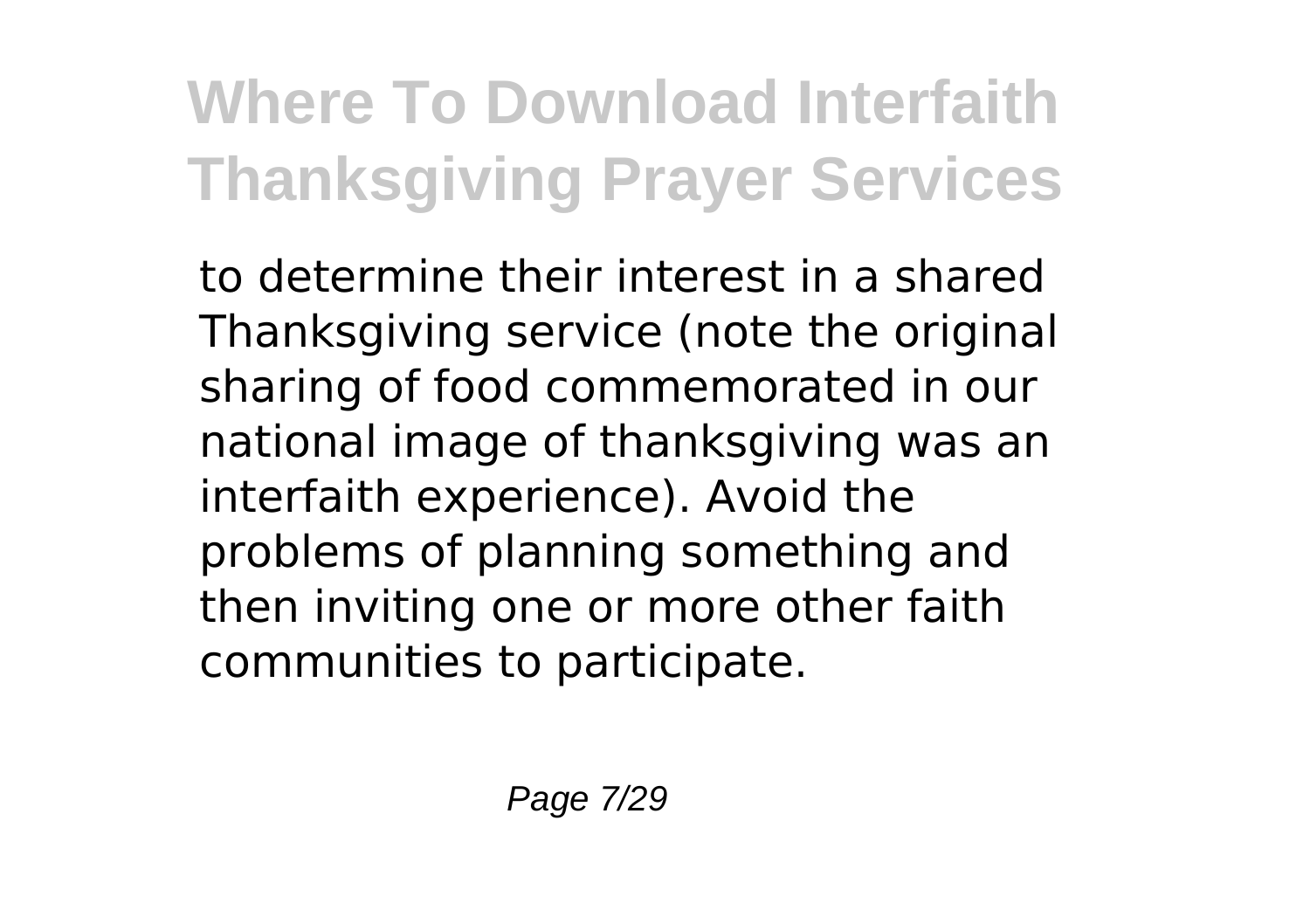#### **Planning an Interfaith Thanksgiving Service in Your Community**

Thanksgiving: A Service of Gratitude. Description. Here are some prayers and resources for Thanksgiving worship. Scripture Psalm 95 Psalm 100 Psalm 103 Ephesians 5:19-21 Philippians 4:6 1 Thessalonians 5:18. Prayers Opening Prayer (based on Psalm 65:1-13) What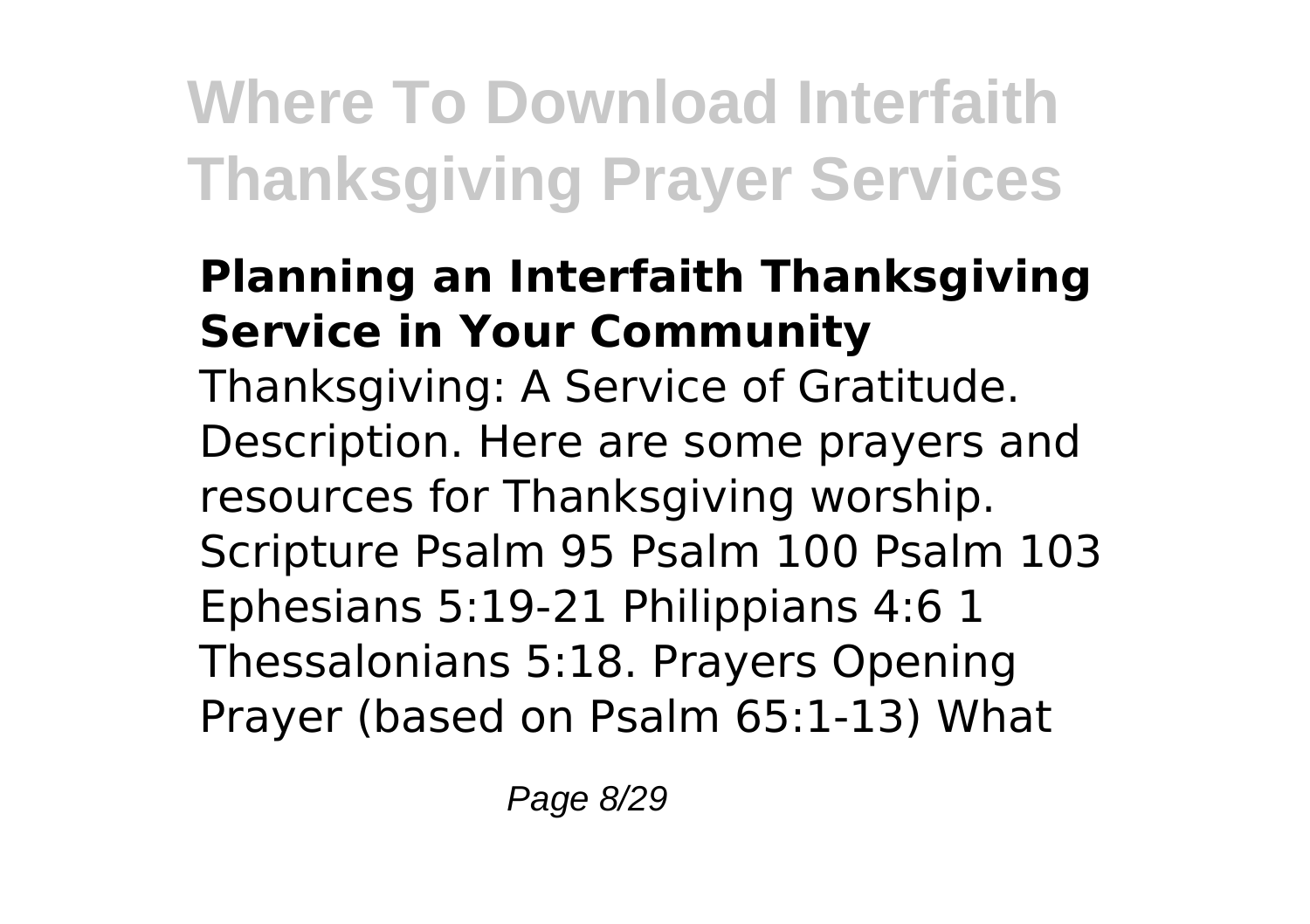mighty praise belongs to You, O God, for Your acts of love and faithfulness toward  $US...$ 

### **Thanksgiving: A Service of Gratitude | Centre for ...**

Prayer for nature, p. 802 Prayers for our nation and for our country, p. 816 The Worshipbook (1970) Litany for the

Page 9/29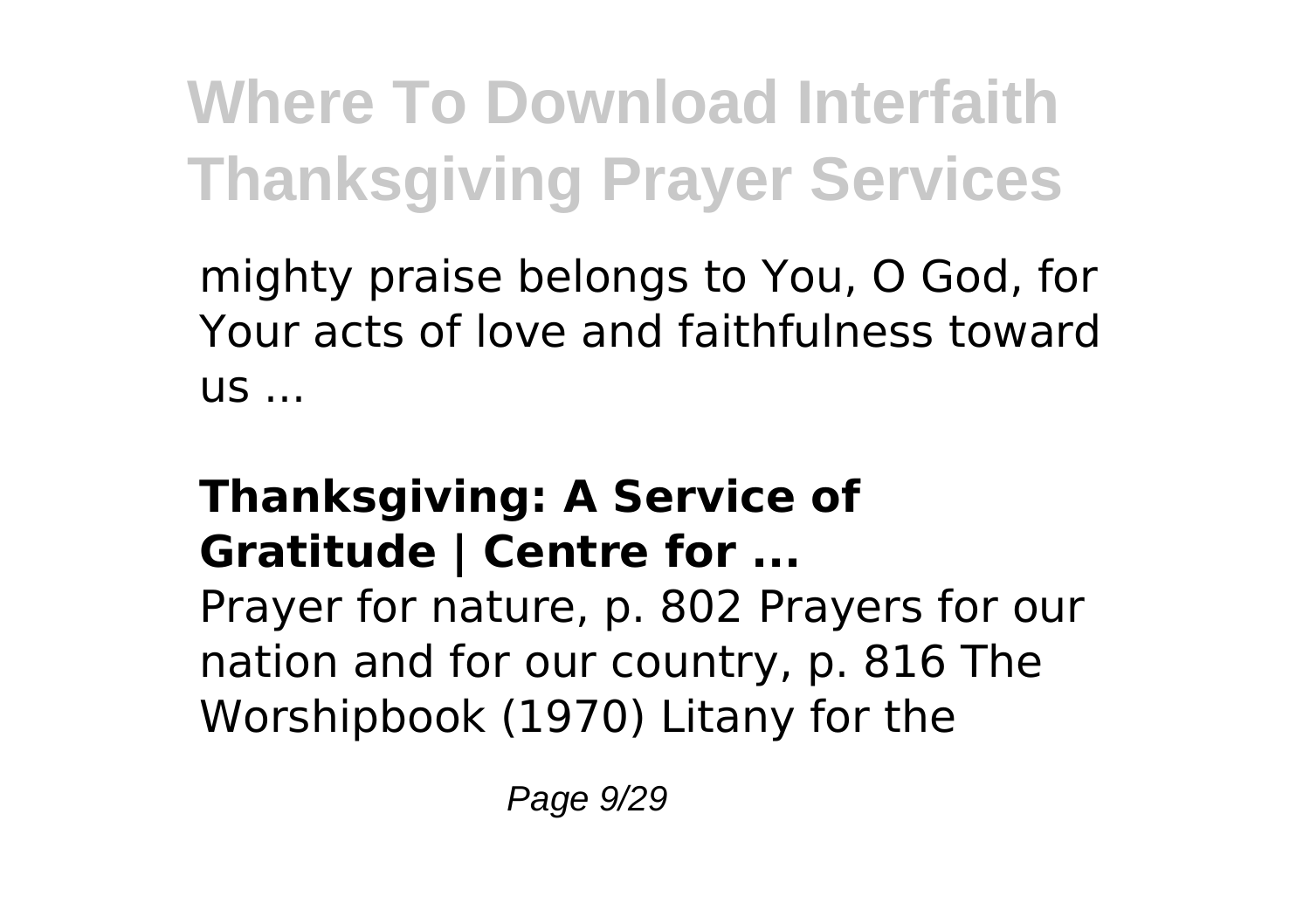Nation, pp. 127–29 The practice of prayer for persons of other faiths in the context of Christian worship is appropriate on any Lord's Day and may lead to greater interfaith understanding and cooperation. Resources for such

#### **Guidelines for Interfaith Celebration of Thanksgiving**

Page 10/29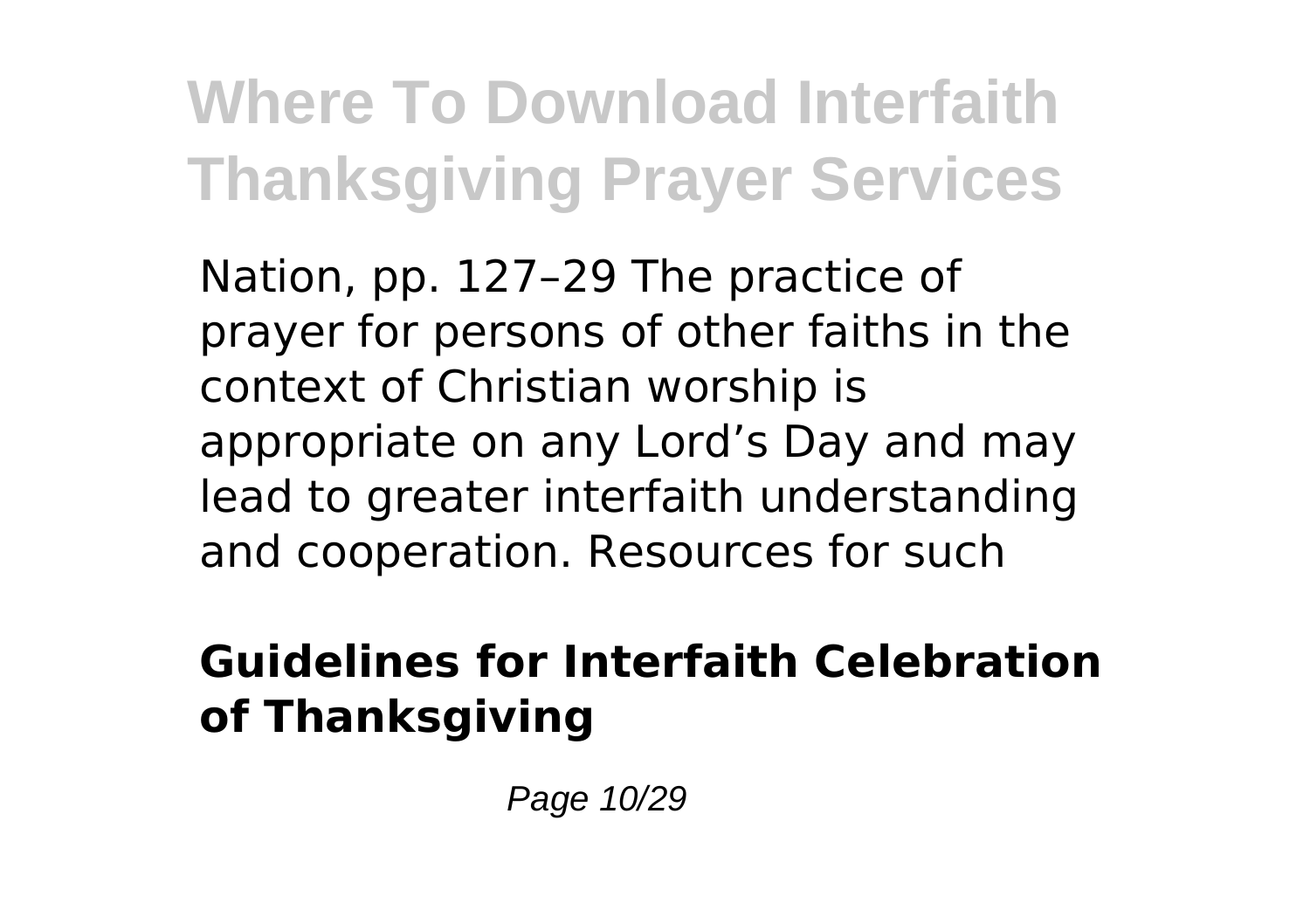An Interfaith Thanksgiving Prayer Interfaith Worker Justice, 1020 West Bryn Mawr, 4th floor, Chicago, IL 60660-4627 Phone: (773) 728-8400 • Fax: (773) 728-8409 • E-mail: info@iwj.org • Website: www.iwj.org!is reading is appropriate for use by families, groups or congregations before a!anksgiving meal. Before reading

Page 11/29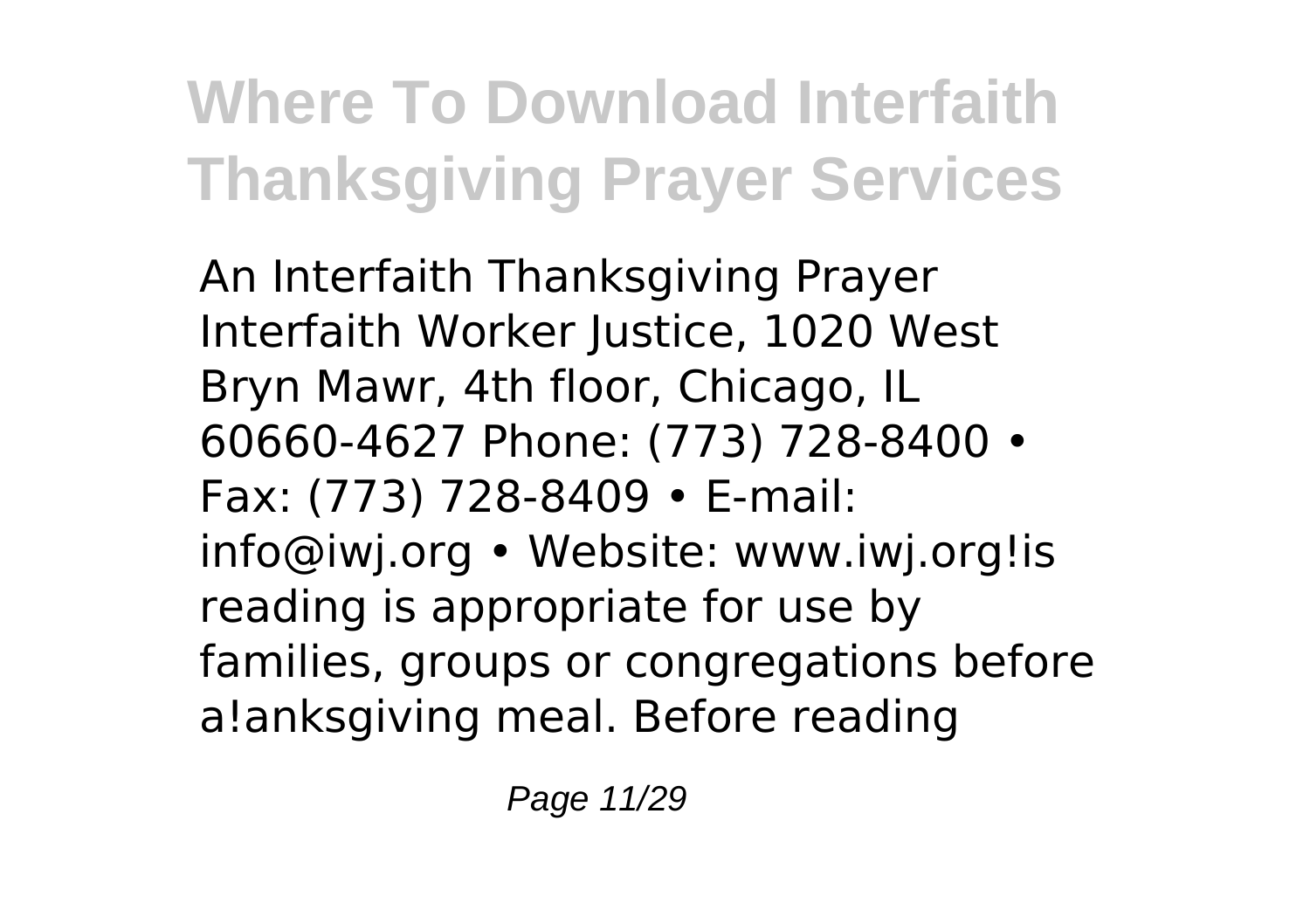together,

#### **An Interfaith Thanksgiving Prayer** The Annual Downtown Interfaith Thanksgiving Worship is Online this Year All are welcome to this online worship service that is offered by the Minneapolis downtown congregations. This year's online service is facilitated by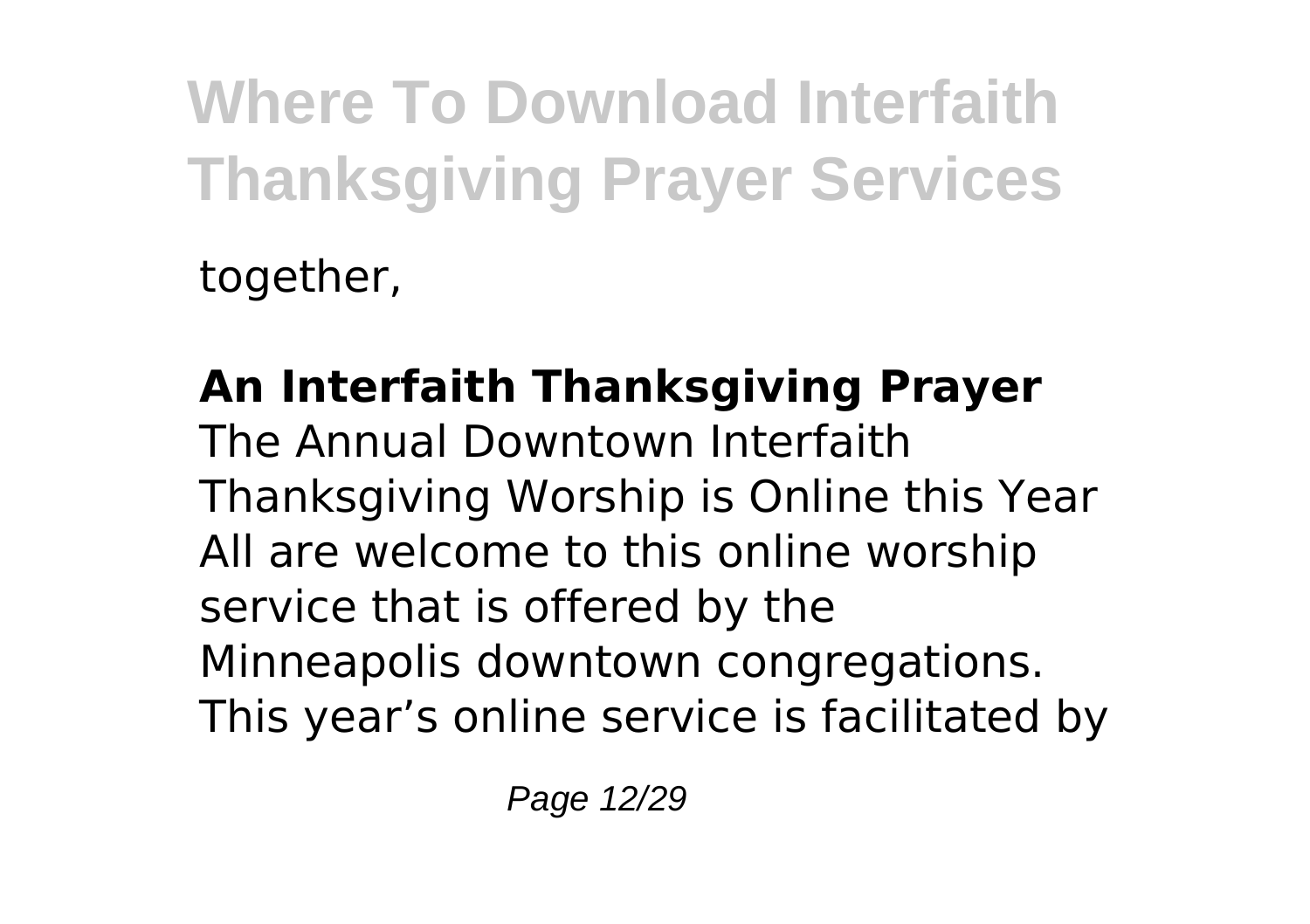Central Lutheran Church, with many of the…

#### **Thanksgiving Interfaith Worship Service - Online - Central ...**

Next Sunday, join the Interfaith Conference of Bowie for its annual interfaith Thanksgiving service. The theme is "Loving God Loving Each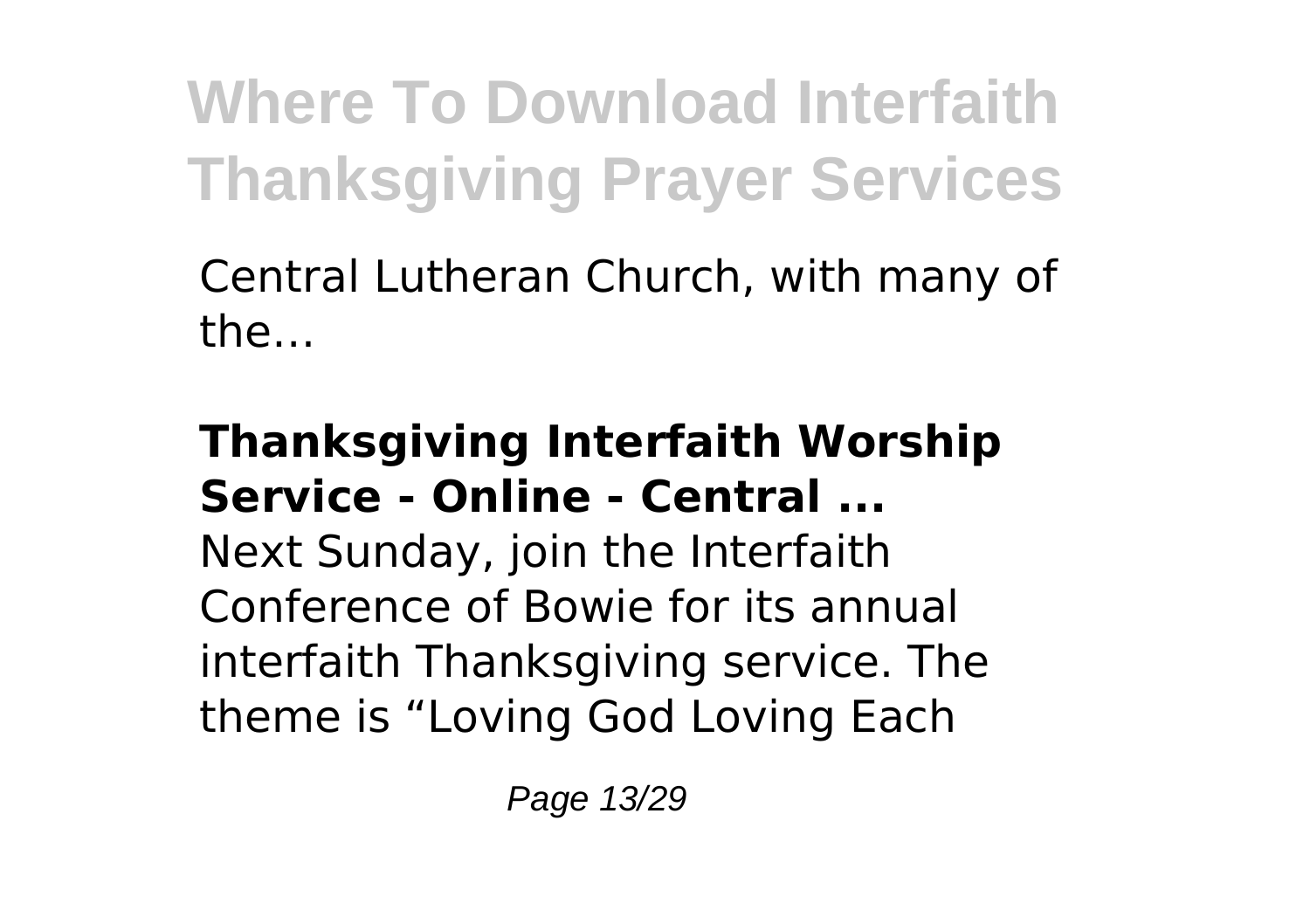Other: United in Thanksgiving." Texts on love and thanksgiving will be shared from the different faith traditions, followed by a group discussion of their import, emphasizing similarity, and distinctiveness.

#### **INTERFAITH THANKSGIVING ONLINE SERVICE**

Page 14/29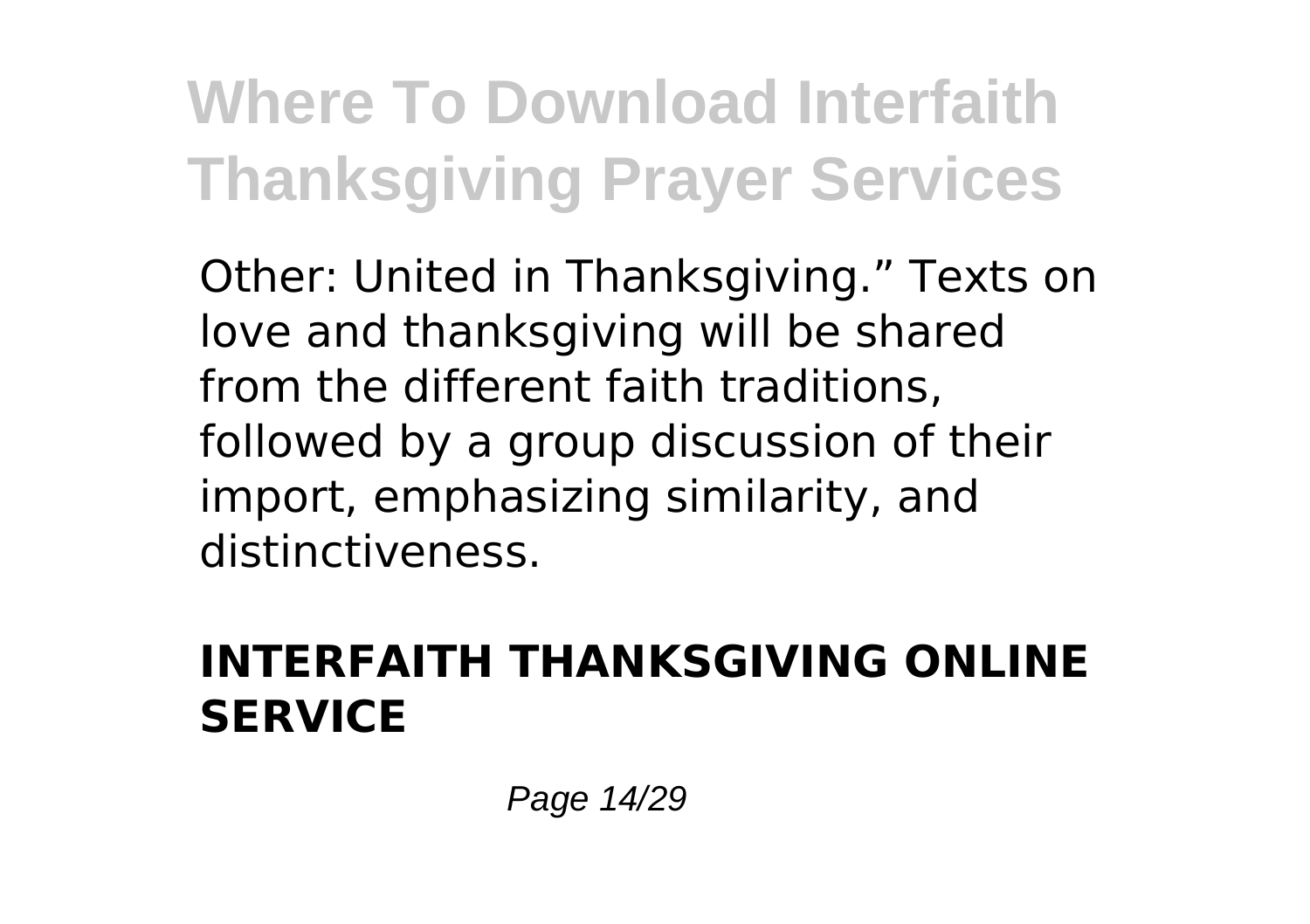Interfaith Council of Southern Nevada It is the Mission of the Interfaith Council of Southern Nevada to promote mutual understanding, respect, appreciation and cooperation among people of various faith and cultural communities in Southern Nevada and in the world as a whole by appreciating the sacred, extending hospitality, offering

Page 15/29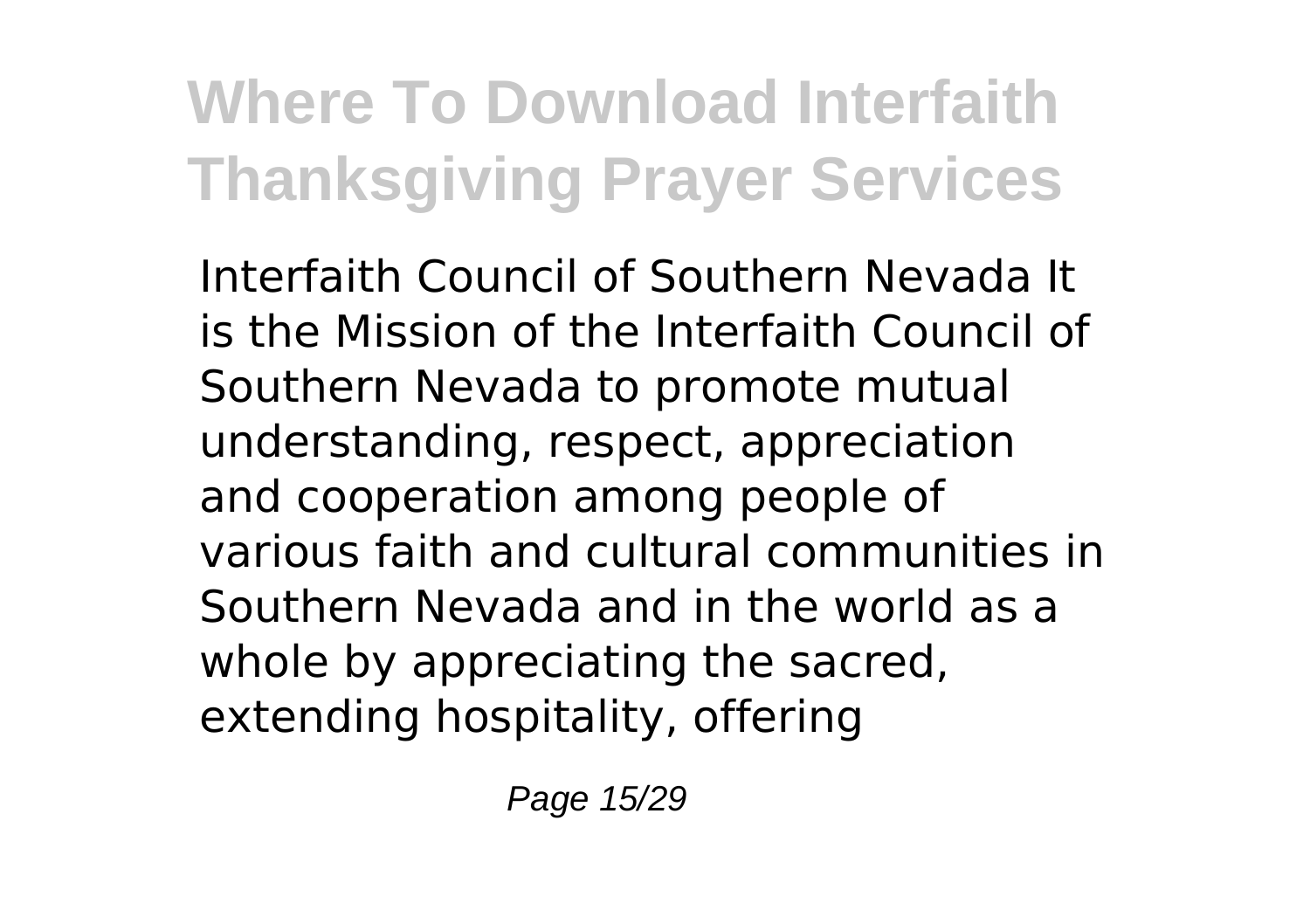educational opportunities, encouraging compassionate ...

#### **Interfaith Thanksgiving Service – Interfaith Council of ...**

O God, you are the source of life and peace. Praised be your name forever. We know it is you who turns our minds to thoughts of peace. Hear our prayer in

Page 16/29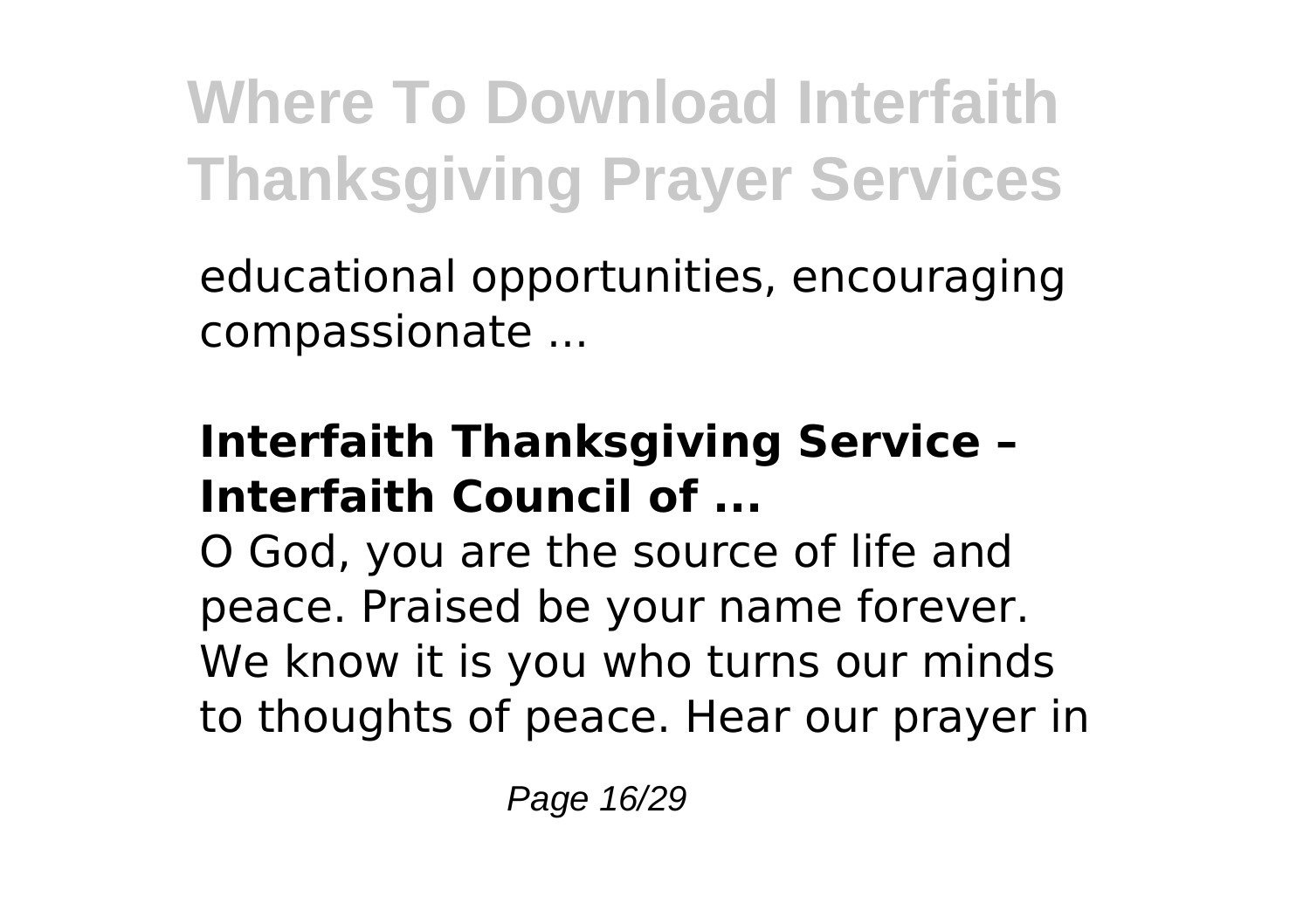this time of crisis.

### **Interfaith Prayer for Peace - O God, you are the source of ...**

11/24/2019 @ 7:00 pm - 8:45 pm - What: All are welcome to join in an interfaith Thanksgiving Prayer Service entitled "Heritage of Faith and Prayer." The following religious organizations will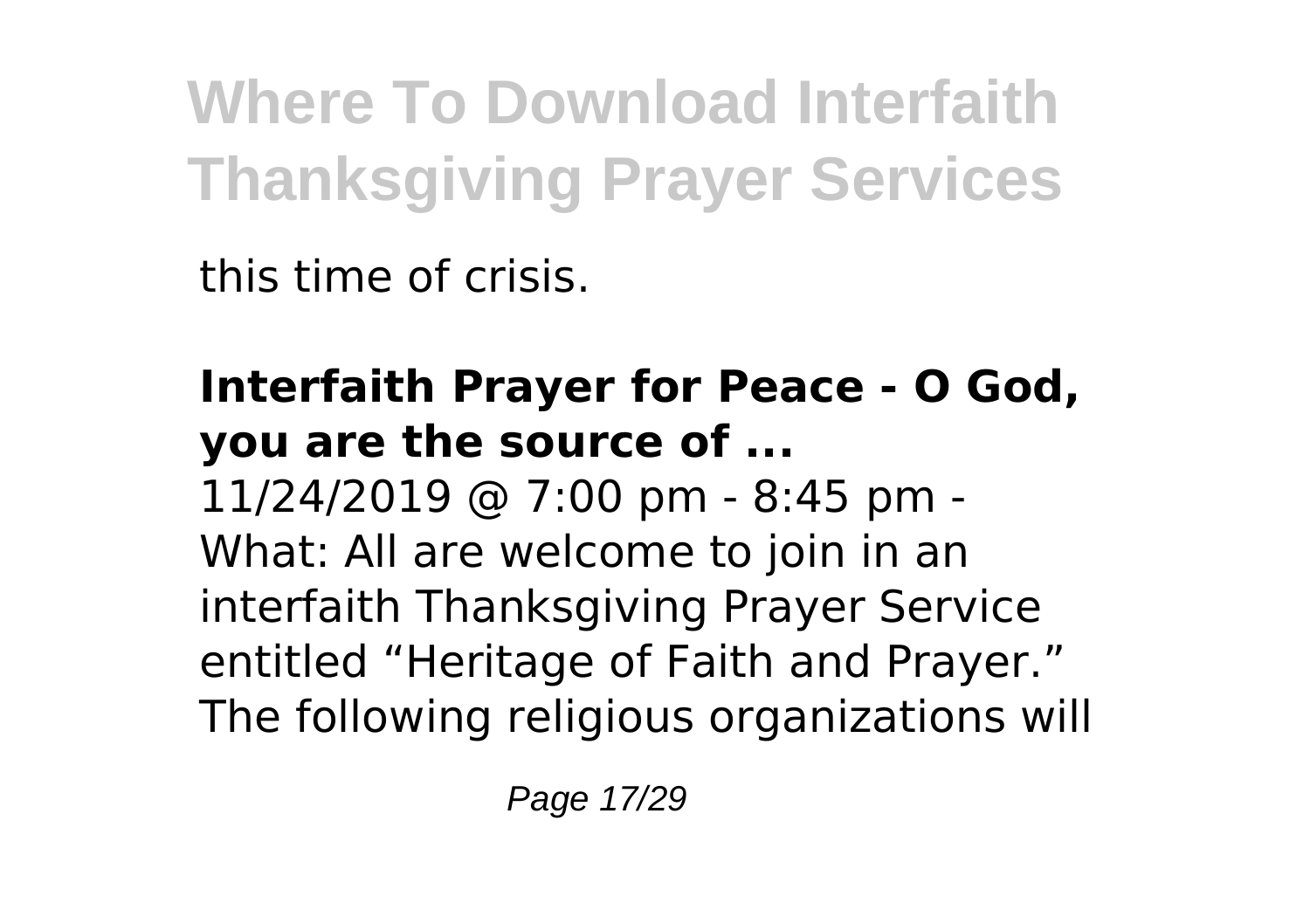take part: Aston Presbyterian, Congregation Beth Israel Media, Mt. Hope United Methodist, Resurrection Episcopal, St. Timothy's Lutheran, the Sisters of St. Francis of Philadelphia, and the Zubaida ...

#### **Interfaith Thanksgiving Prayer Service**

Page 18/29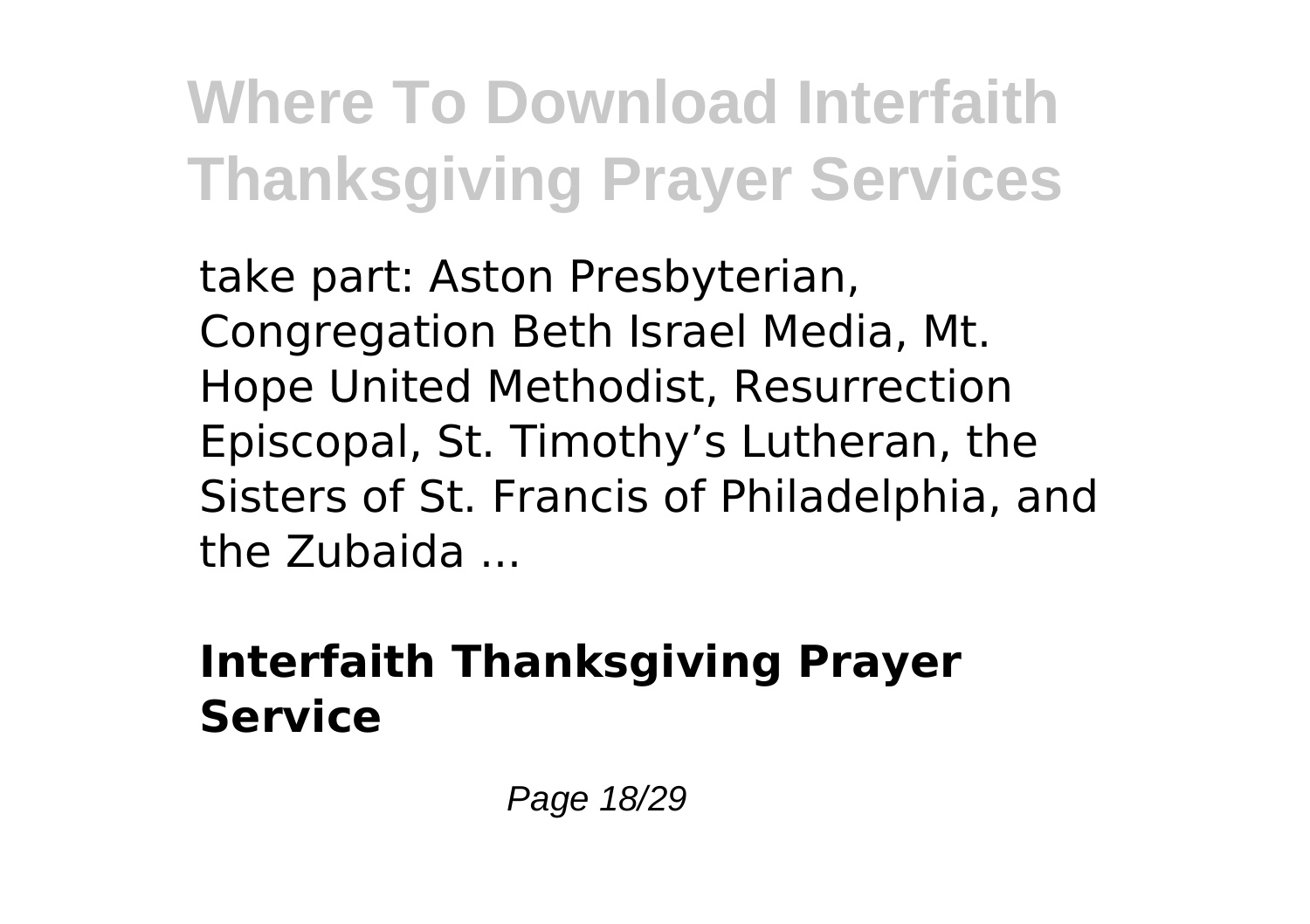Tune into our local Interfaith Thanksgiving Service online to find inspiration, share gratitude for your abundance and commit to confronting poverty. Enjoy messages from spiritual leaders of the Pagan, Jewish and Catholic faiths along with music and a collaborative interfaith prayer included our own Rev. Kristin.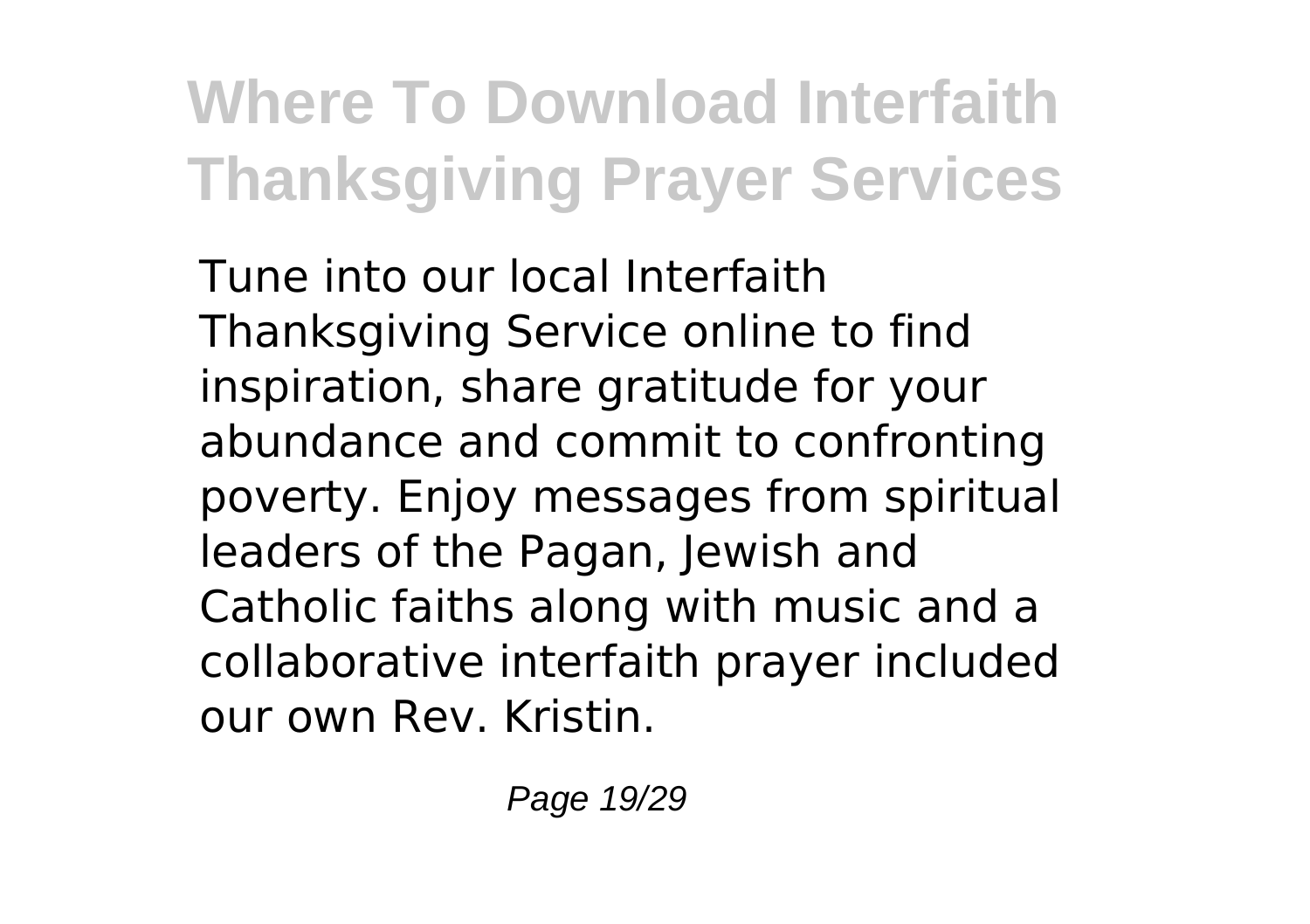### **Thanksgiving Interfaith Service | Unity of Walnut Creek**

Viewers and listeners can tune into the Plattsburgh Interfaith Thanksgiving Service at 4 p.m. on Sunday, Nov. 22 on Zoom. (SEE BOX). The reflection will be given by the Rev. Tojo Chacko, who ...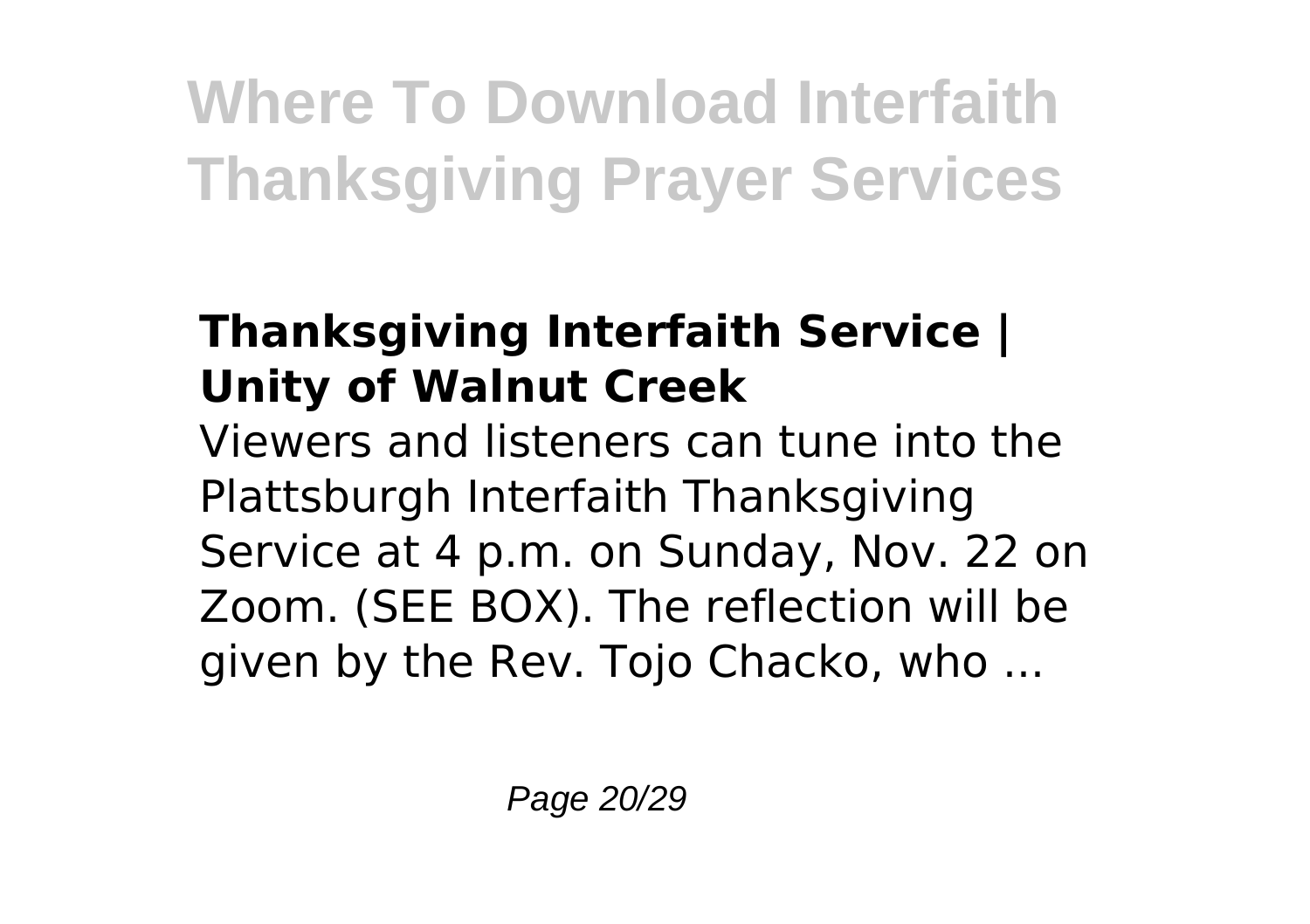#### **Interfaith Council offers virtual Thanksgiving Service ...**

A Thanksgiving Liturgy of Gratitude, Prayer, Song, and Feast November 22, 2011 Carl Gregg Patheos Explore the world's faith through different perspectives on religion and spirituality!

### **A Thanksgiving Liturgy of Gratitude,**

Page 21/29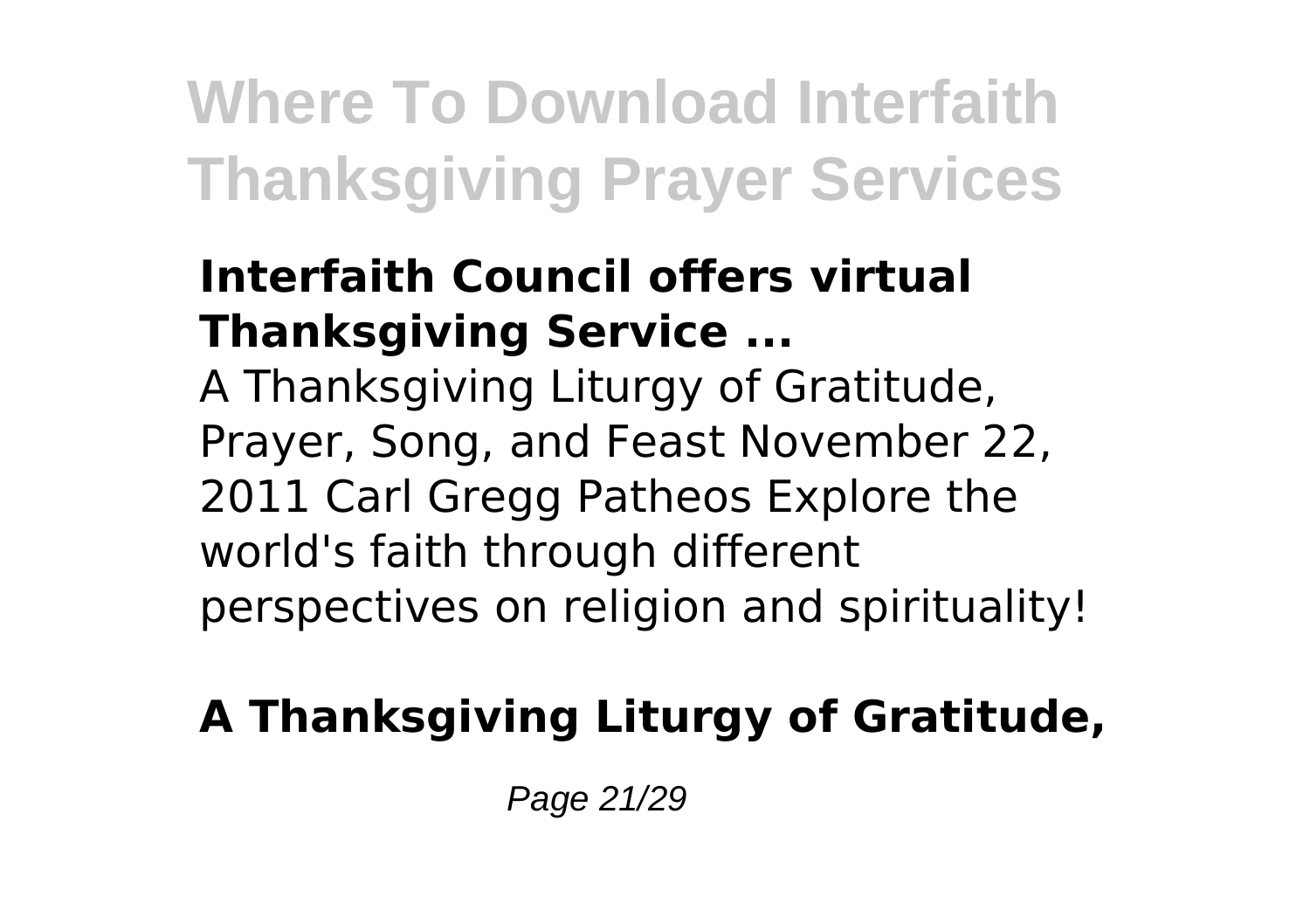### **Prayer, Song, and ...**

Sample Services and Sermons expand. A Sample Participatory Interfaith Service expand. Mental Health Awareness: It Is Important expand. Rosh Hashanah Sermon expand. Yom Kippur Sermon expand. Inspirational and Healing Prayers expand. A Prayer for Patience and Perseverance expand. 31 days, 31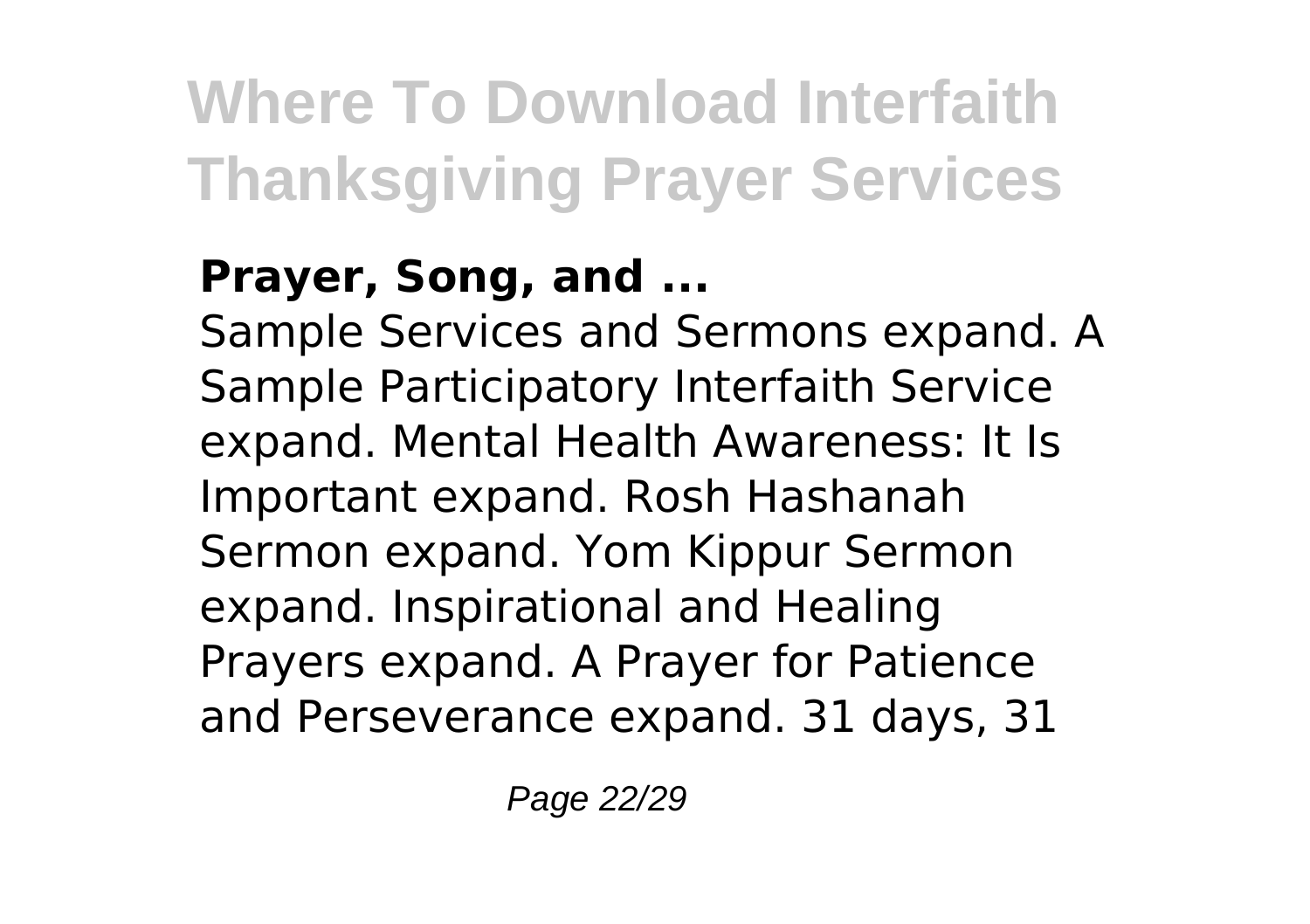ways, 2 pray 4 families expand

**A Sample Participatory Interfaith Service | NAMI: National ...** November 25, 2015 Posted by: Rabbi Doug Kahn, Executive Director. The following was given as the Closing Prayer at the San Francisco Interfaith Council's 18th Annual Interfaith

Page 23/29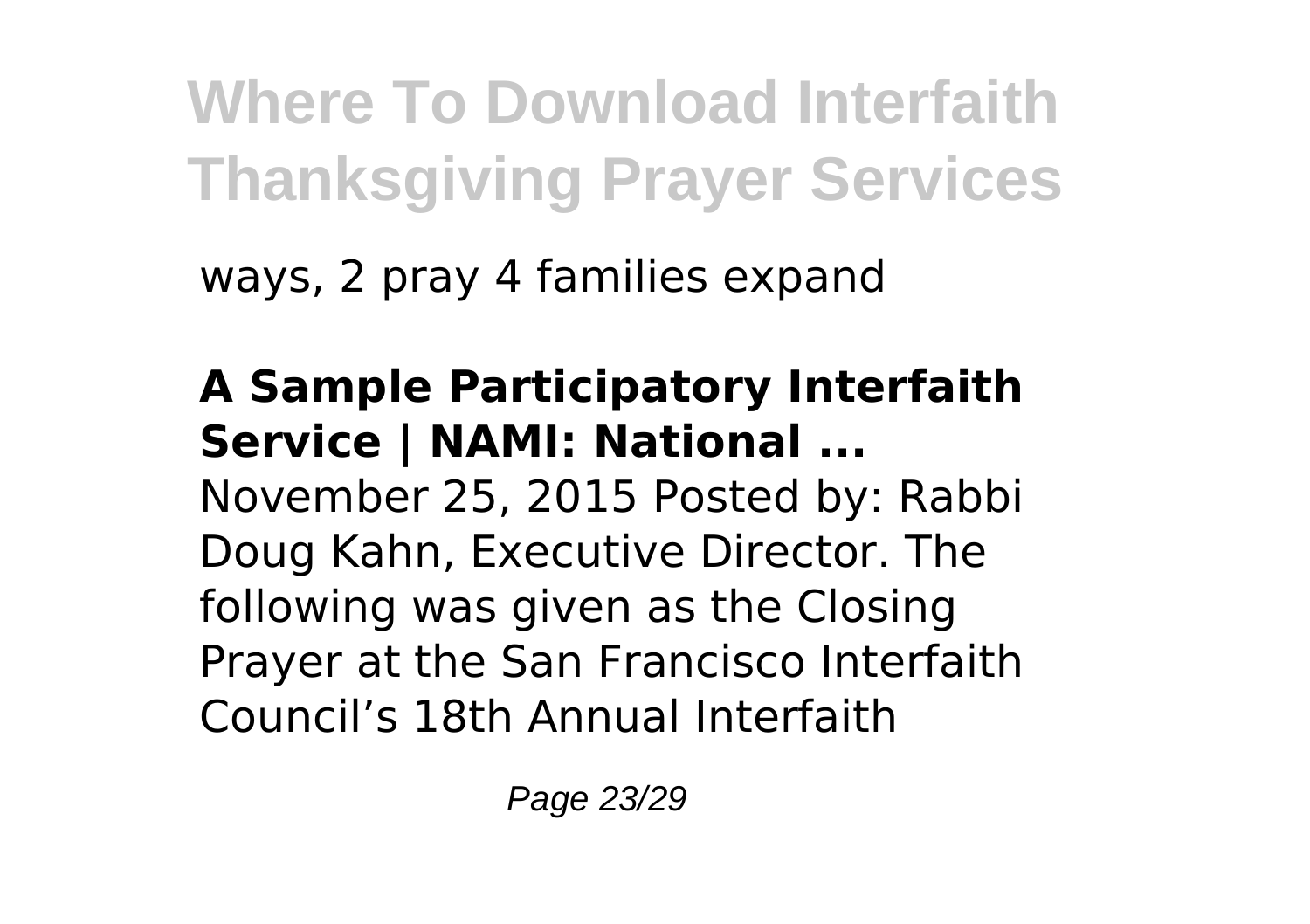Thanksgiving Prayer Breakfast on November 24, 2015. In honor of San Francisco's Sanctuary Movement, the theme of the event was "Faith and Sanctuary: There Are No Strangers."

### **An Interfaith Prayer of Thanksgiving - JCRC of San Francisco**

Interfaith Election Healing Services:

Page 24/29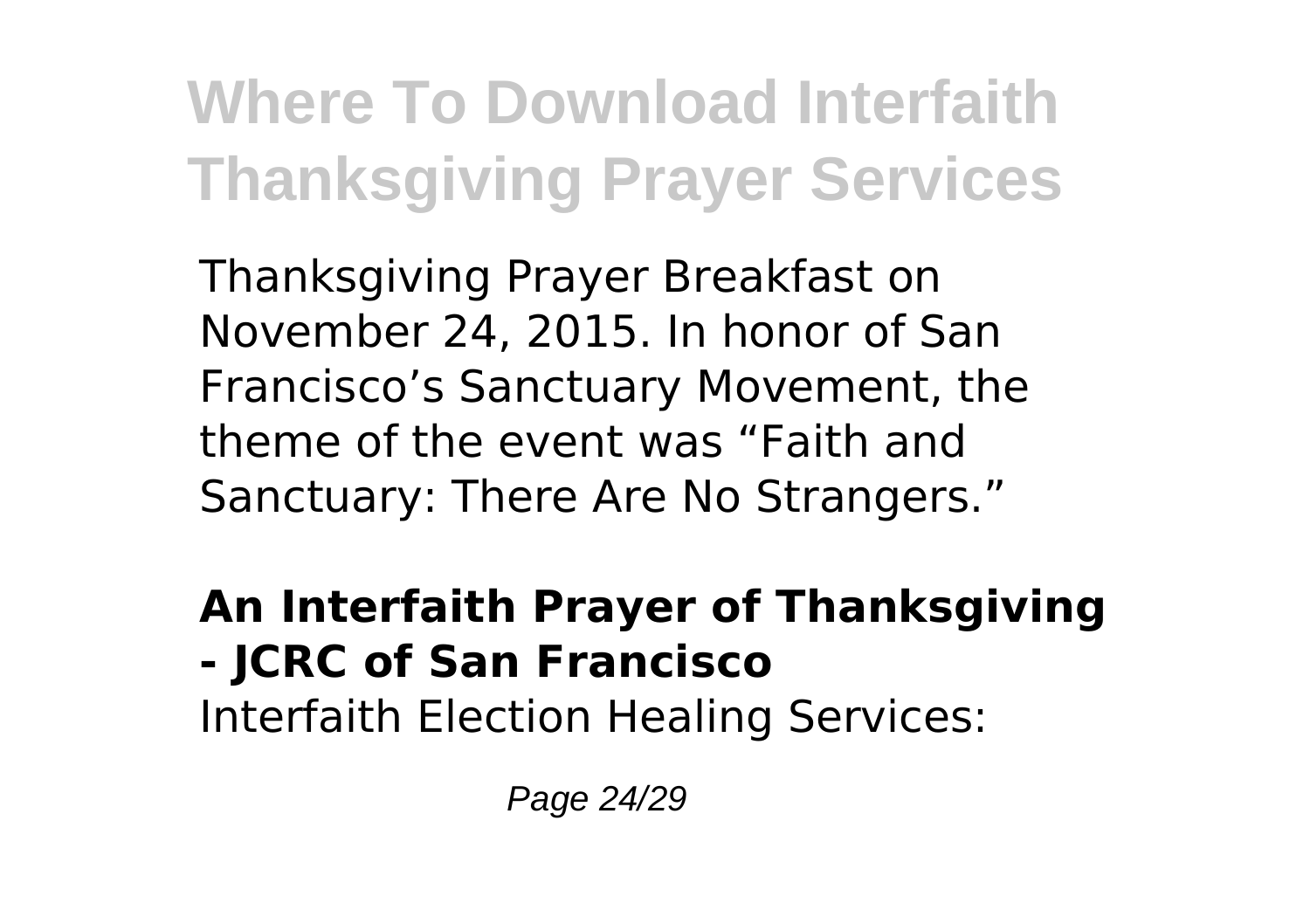nightly Interfaith prayers for our country during our election season. November 2nd to November 6th, Monday through Friday evenings from 7:30 to 8:00 pm online. Hosted each evening by leaders from differing congregations from around the county,

### **Interfaith Election Healing Services:**

Page 25/29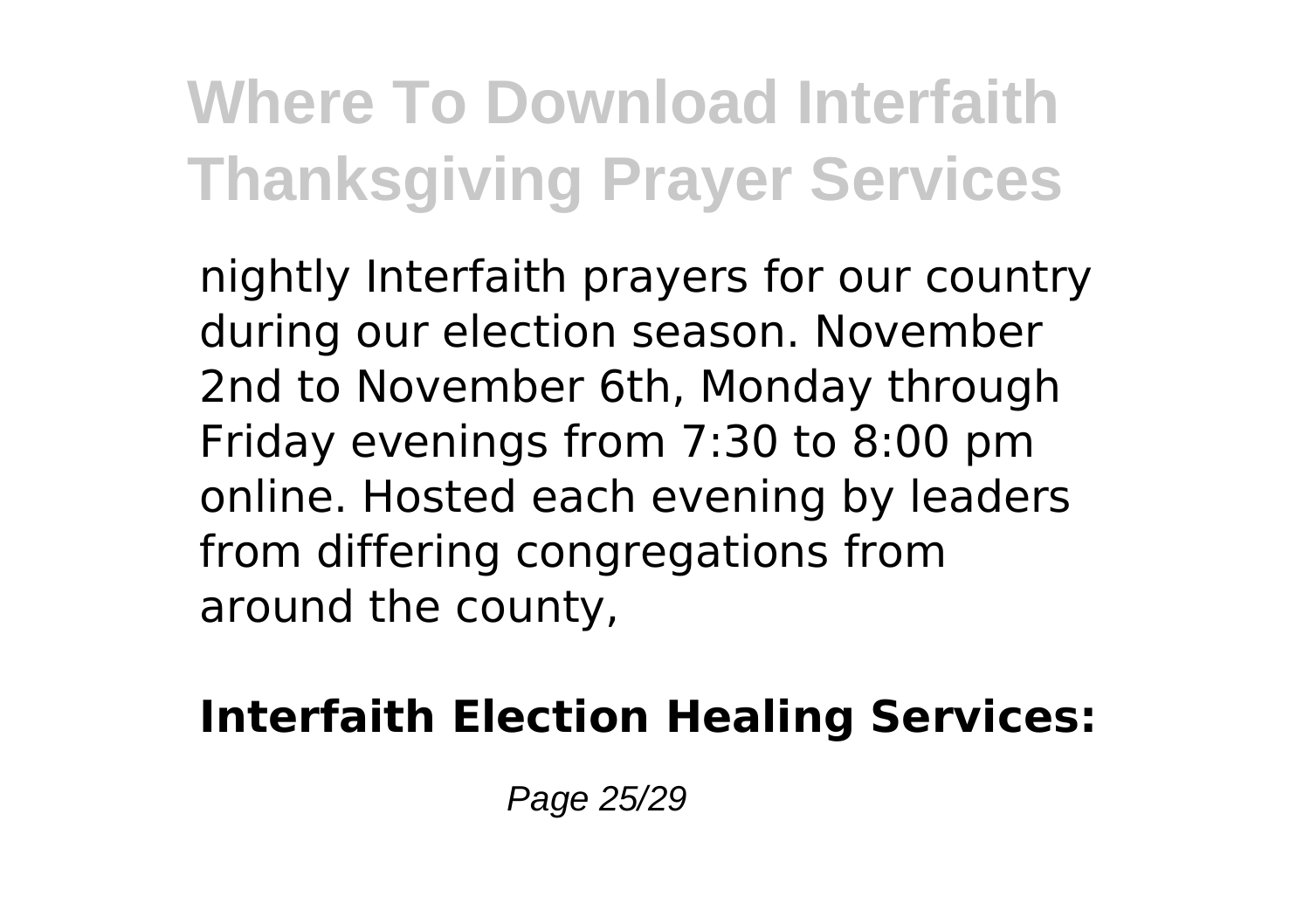### **nightly Interfaith ...**

Join Us for a time of Song and Prayer Please join Eric Cooper and the San Antonio Food Bank, virtually, on November 22, 2020 for a community celebration providing opportunities for reflections of gratitude through song and prayer. November 22 • 6PM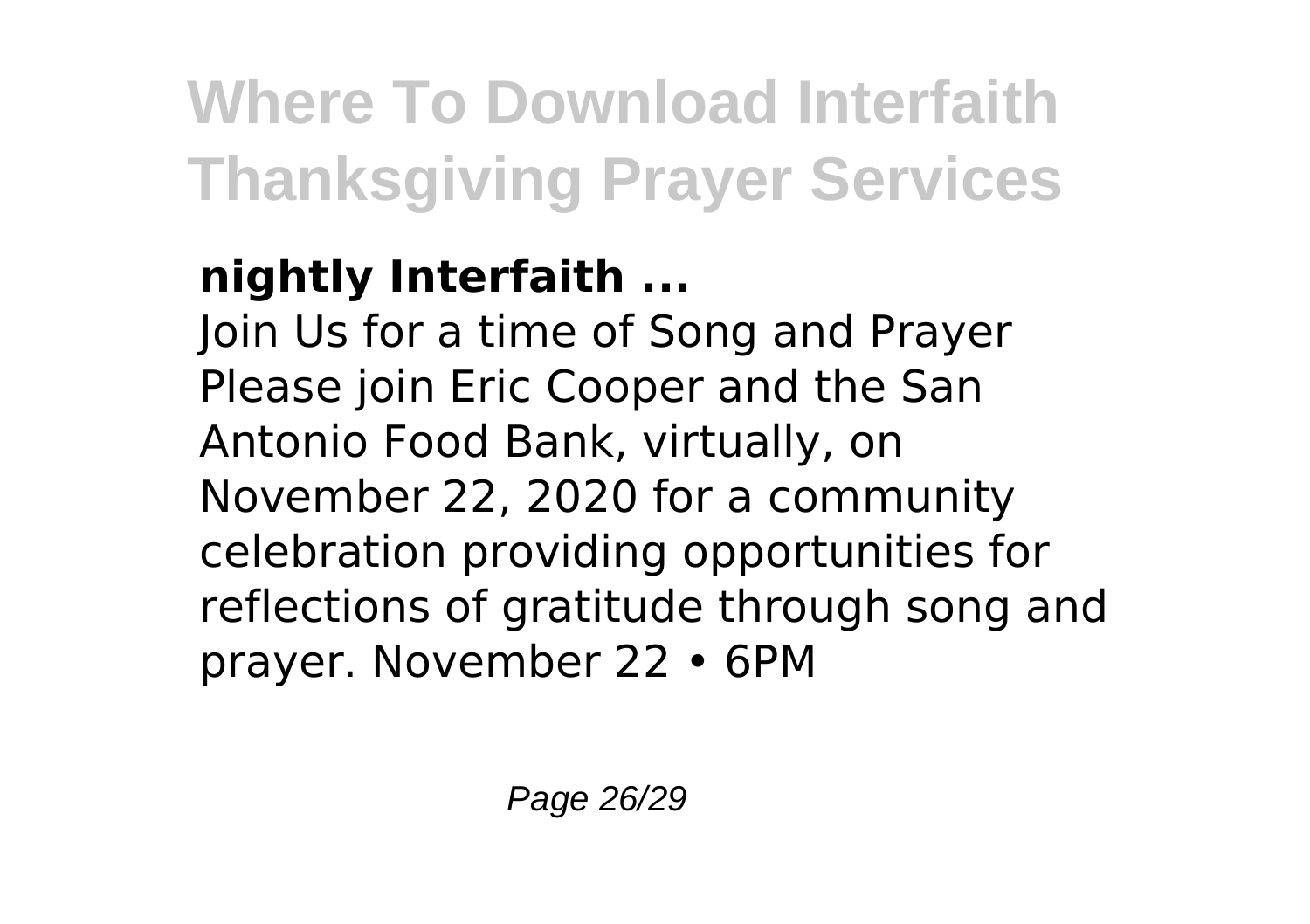#### **Feeding Hope | A Virtual Interfaith Thanksgiving Service ...**

BRATTLEBORO — This coming Thursday, Nov. 26, Thanksgiving Day there will be an Interfaith Thanksgiving Worship Service aired on YouTube. It will be presented by BAILA, the Brattleboro Area Interfaith Leaders Alliance. This is usually an in-person service on the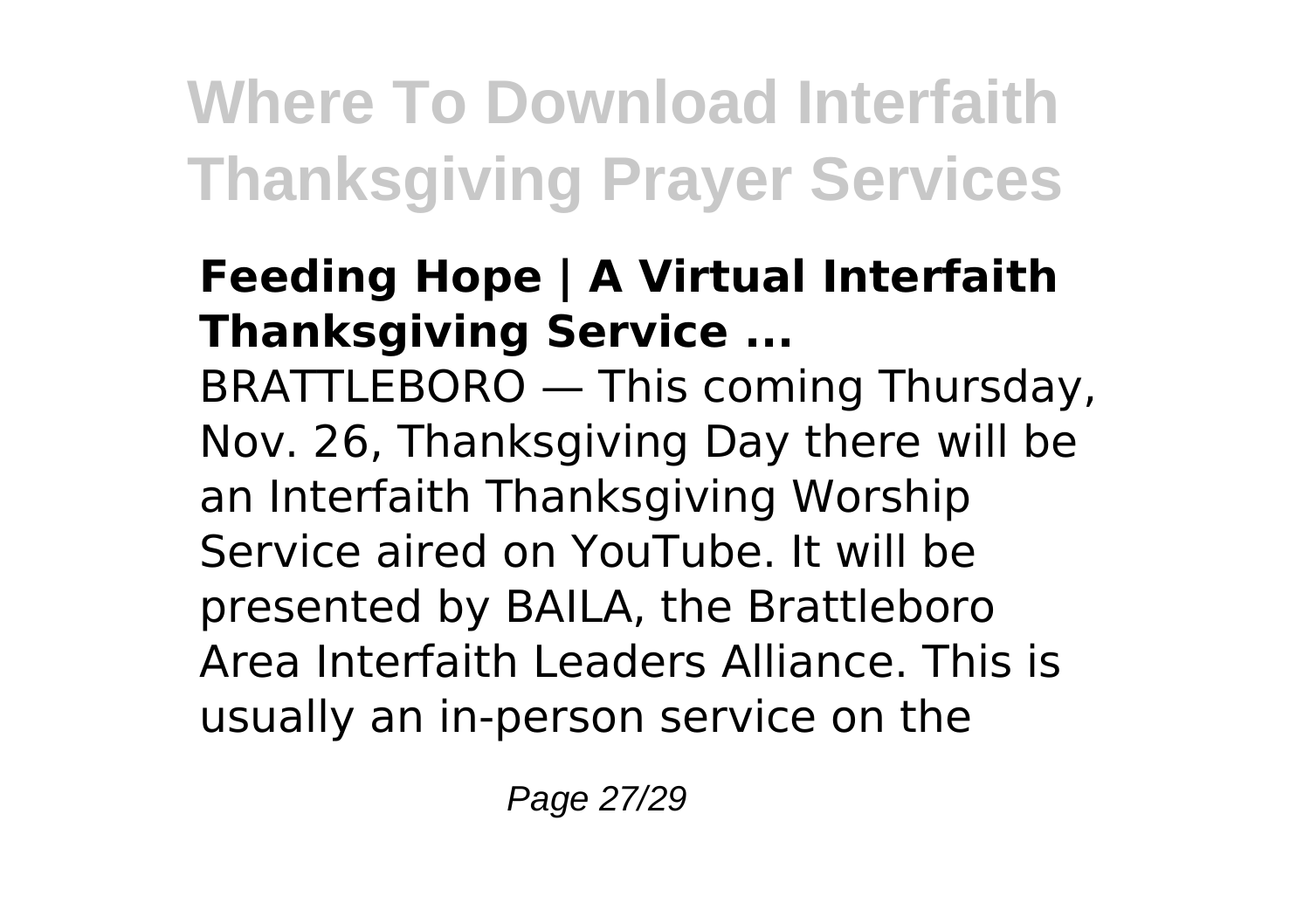Tuesday night before Thanksgiving ...

### **Interfaith Thanksgiving service goes online | Community ...**

Enjoy the videos and music you love, upload original content, and share it all with friends, family, and the world on YouTube.